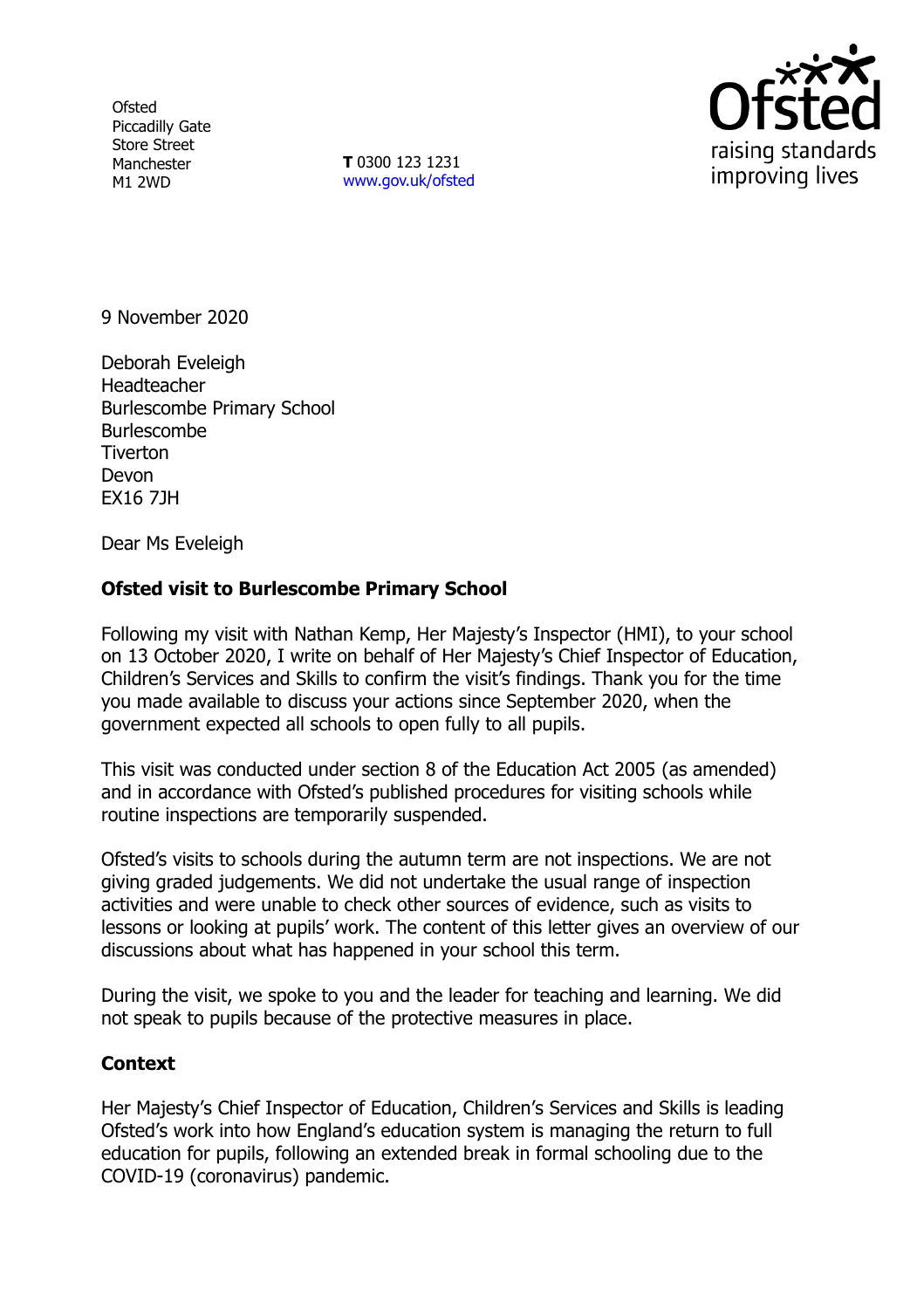

In undertaking this focused work, HMI are visiting a broad range of schools. HMI will visit a sample of:

- approximately 1,200 schools across all Ofsted grades (outstanding, good, requires improvement and inadequate)
- maintained schools, academies and free schools, special schools and centres of alternative provision, including those in cities, and coastal, town or rural communities.

The information from this visit will feed into Ofsted's national reporting so that the insights can be shared with the government and the education sector. We did not find any significant concerns during the visit. In such a case, an inspection report would be published on our website and available to parents and carers.

We did not consider your response to COVID-19 during the spring and summer terms 2020, when the school was not open to all pupils.

## **From this visit, inspectors noted that:**

- You opened the school on 7 September 2020. All pupils attend full time.
- Pupils' attendance is in line with what you would expect at this time of year.
- Pupils are studying all their usual subjects apart from French. You have adapted the afternoon curriculum by temporarily reducing the time for French to support pupils' English language skills. You have also introduced longer lesson times for some other subjects such as science, and are providing extra curriculum time with earlier starts and later finishing times for pupils.
- Teachers have used a range of assessments to check pupils' knowledge and understanding in reading. They are adapting the teaching of phonics to pupils in Year 1 to allow time for pupils to read more complex texts. Teachers are increasing the time allotted for a range of reading activities, including independent reading, across the school.
- Teachers have checked pupils' knowledge of mathematics to provide additional support where necessary. For example, pupils in Years 5 and 6 are reviewing their knowledge of fractions. You plan to use the Covid-19 catch-up premium to provide additional support for pupils' mental health and well-being and for their attainment in reading, writing and mathematics.
- You have plans for pupils to access remote learning in all subjects via the school's website and additional online resources should it be needed. Paperbased materials will be provided for pupils who do not have access to online devices.